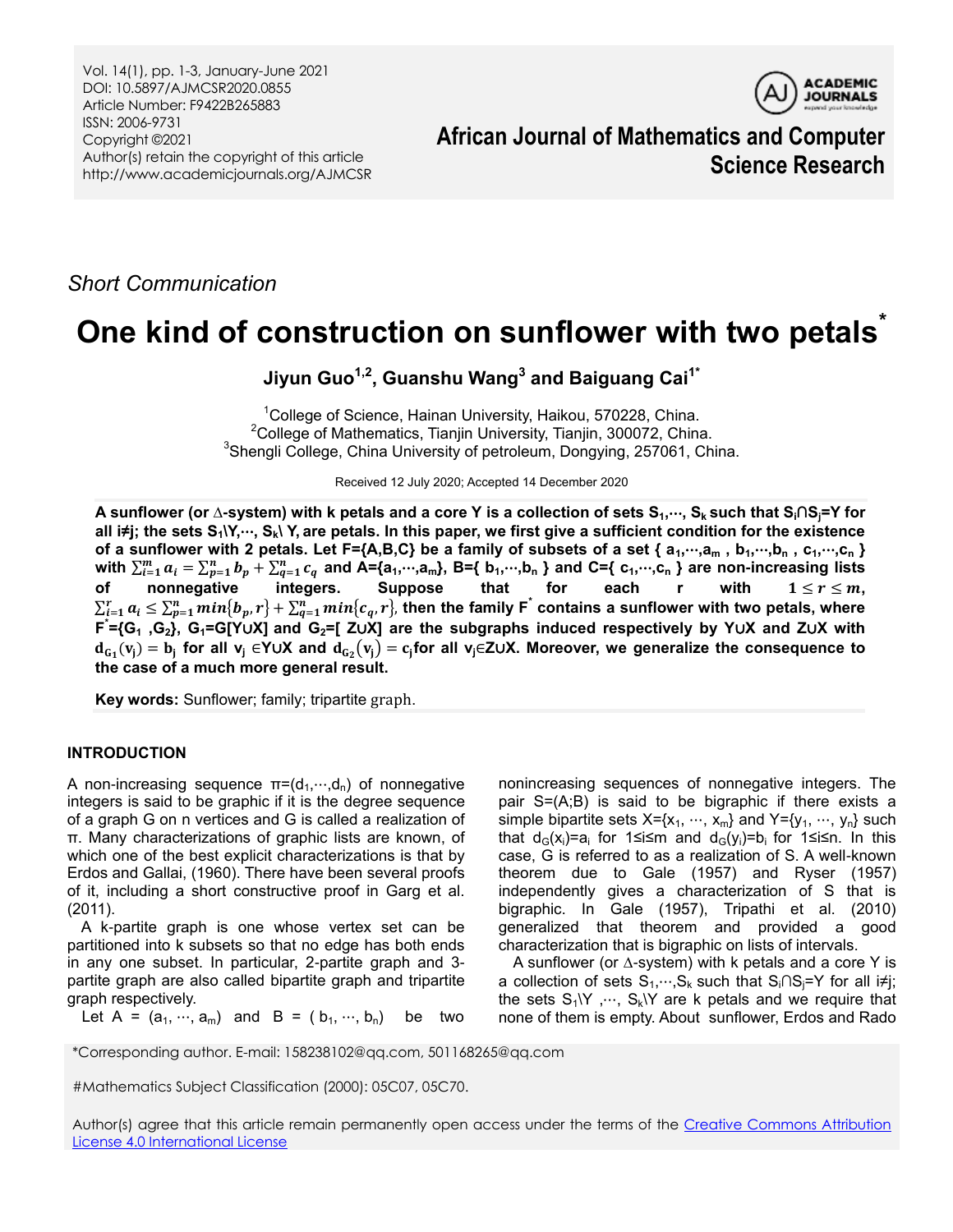discovered the so-called Sunflower Lemma (Erdos and Rado, 1960). In this paper, we present a special tripartite graph, which reduces to a sunflower with two petals and a core. Prior to our work, only the degree sequences of bipartite graph were characterized.

A set system or a family of F is a collection of sets. Because of their intimate conceptual relation to graphs, a set system is often called a hypergraph. A family is kuniform if all its members are k-element sets. Thus graphs are k-uniform families with k=2.

# **THEOREM 1**

Let F={A,B,C}be a family of subsets of a set { $a_1, \dots, a_m$ ,  $b_1,...,b_n$ ,  $c_1,...,c_n$  } with  $\sum_{i=1}^m a_i = \sum_{p=1}^n b_p + \sum_{q=1}^n c_q$  and A={ $a_1, ..., a_m$ }, B={ $b_1, ..., b_n$ } and C={ $c_1, ..., c_n$ } are nonincreasing lists of nonnegative integers. Suppose that for each r with  $1 \le r \le m$ ,

$$
\sum_{i=1}^{r} a_i \le \sum_{p=1}^{n} \min\{b_p, r\} + \sum_{q=1}^{n} \min\{c_q, r\},\tag{1}
$$

then the family  $F^*$  contains a sunflower with two petals, where  $F^{\dagger} = \{ G_1, G_2 \}$ ,  $G_1 = G[Y \cup X]$  and  $G_2 = [Z \cup X]$  are the subgraphs induced respectively by Y∪X and Z∪X with  $d_{G_1}(v_j) = b_j$  for all  $v_j \in Y \cup X$  and  $d_{G_2}(v_j) = b_j$  for all vj∈Z∪X.

The consequence of Theorem 1 can be generalized to the case of a much more general result.

# **THEOREM 2**

Theorem 2 can be proved by induction on n(n≥3) and the proof technique closely follows that of Theorem 1. So a detailed proof will not be given here.

Let  $F = \{A, B_1, B_2, \ldots, B_n\}$  be a family of subsets with  $\sum_{i=1}^{m} a_i = \sum_{i=1}^{k_1} b_i^1 + \dots + \sum_{i=1}^{k_n} b_i^n$  and  $A = \{a_1, \dots, a_m\}$ , B<sub>1</sub>={ $b_1^1, ..., b_{k_1}^1$ },...,  $B_{n-1} = \{b_1^{n-1}, ..., b_{k_{n-1}}^{n-1}\}$  and  $B_n = \{b_1^n, \dots, b_{k_n}^n\}$  are non-increasing lists of nonnegative integers. Suppose that for each r with  $1 \le r \le m$ ,

$$
\sum_{i=1}^{r} a_i \le \sum_{i=1}^{k_1} \min\{b_i^1, r\} + \cdots + \sum_{i=1}^{k_n} \min\{b_i^n, r\},
$$
\n(2)

then the family  $F^*$  contains a sunflower with two petals, where  $F^* = \{G_1, G_2, ..., G_n\}$ ,  $G_1 = G[Y_1 \cup X]$ , ,..., $G_n = [Y_n \cup X]$  are the subgraphs induced by Y<sub>1</sub>∪X ,...,Y<sub>n</sub>∪X, respectively, with  $d_{G_i}(v_j)$ =  $b_j^i$  for all  $v_j \in Y_i \cup X$ , i=1,…,n.

### **Proof of Theorem 1**

For convenience, let  $X = \{x_1, \dots, x_m\}$ ,  $Y = \{y_1, \dots, y_n\}$  and  $Z=\{ z_1, \dots, z_n \}$  be three sets of vertices.<br>We shall construct

a special tripartite graph G, which will yield the desired sunflower. In fact, G is a realization of degree sequence π=A∪B∪C with vertex-set X∪Y∪Z, i.e., d(x<sub>i</sub>)=a<sub>i</sub> for 1≤i≤m, d(y<sub>j</sub>)=b<sub>j</sub> for 1≤j≤n and d(z<sub>j</sub>)=c<sub>j</sub> for 1+n≤j≤2n. For convenience, we write Y∪Z=W and maintain that X and W are independent sets. We first construct a graph G' with partite sets X, Y and Z satisfying  $d(x_i)=a_i$  for 1≤i≤m, d(v<sub>j</sub>)≤b<sub>j</sub> for 1≤j≤n and d(v<sub>j</sub>)≤c<sub>j</sub> for 1+n≤j≤2n. Define the critical index to be the largest index r such that  $d(x_i)=a_i$  for 1≤i<r and  $d(x_r) < a_r$ . We will iteratively remove the deficiency  $a_r - d(x_r)$  at vertex  $x_r$ , while maintaining  $d(x_i)=a_i$ for 1≤i<r, d(v<sub>j</sub>)≤b<sub>j</sub> for 1≤j≤n and d(v<sub>j</sub>)≤c<sub>j</sub> for 1+n≤j≤2n. Let S={ $x_{r+1},...,x_m$ }. Note that there exists a vertex v∈[N( $x_i$ ) N(x<sub>r</sub>)]∩W for 1≤i<r, since d(x<sub>i</sub>)=a<sub>i</sub>≥a<sub>r</sub>> d(x<sub>r</sub>). To prove the theorem we have to consider two cases depending on the degree of vj∈Y∪Z and its neighbourhood's intersection with X.

Case 1: Suppose, for some j,  $v_i \leftrightarrow x_k$  for some k>r and v<sub>j</sub>∉N(x<sub>i</sub>)for some l≤r. If l=r, replace v<sub>j</sub>x<sub>k</sub> with v<sub>j</sub>x<sub>r</sub>. If l<r, replace  $vx_1$ ,  $v_jx_k$  with  $vx_r$ ,  $v_jx_l$ .

Case 2: Suppose, for some j,  $d(v_i) < b_i$  or  $d(v_i) < c_i$  and v<sub>j</sub>∉N(x<sub>i</sub>)for some l≤r. If l=r, add the edge v<sub>j</sub>x<sub>r</sub>. If l<r, replace  $vx_l$  with  $vx_r$ ,  $v_jx_l$ .

If none of the cases above arise, an application of (1) gives:

$$
\sum_{i=1}^{r-1} a_i + d(x_r) = \sum_{i=1}^r d(x_i)
$$
  
= 
$$
\sum_{j=1}^n \min\{d(v_j), r\} + \sum_{j=n+1}^{2n} \min\{d(v_j), r\}
$$
  
= 
$$
\sum_{p=1}^n \min\{b_p, r\} + \sum_{q=1}^n \min\{c_q, r\} \ge \sum_{i=1}^r a_i.
$$

Hence  $d(x_r) \ge a_r$ . Furthermore,  $d(x_r) \le a_r$  and thus  $d(x_r) = a_r$ . Increasing r by 1 and applying the similar steps leads to the required graph G' with partite sets X and W(that is, Y and Z) satisfying d(x<sub>i</sub>)=a<sub>i</sub> for 1≤i≤m, d(y<sub>p</sub>)≤b<sub>p</sub> for 1≤p≤n and  $d(z_0) \leq c_0$  for 1+n≤q≤2n. On the other hand, since W is an independent set and  $\sum_{p=1}^n d(y_p) + \sum_{q=1}^n d(z_q) =$  $\sum_{p=1}^{n} b_p + \sum_{q=1}^{n} c_q$  $_{q=1}^{n} c_q$ , we have  $\sum_{p=1}^{n} d(y_p) = \sum_{p=1}^{n} b_p$ ,  $\sum_{q=1}^{n} d(z_q) = \sum_{q=1}^{n} c_q$ . That is,  $d(y_p)=b_p$  for 1≤p≤n and  $d(z_q)=c_q$  for 1≤q≤n. Hence we construct a tripartite graph G satisfying <sub>d(x<sub>i</sub>)=a<sub>i</sub> for 1≤i≤m,</sub> d(y<sub>p</sub>)=b<sub>p</sub> for 1≤p≤n and d(z<sub>q</sub>)=c<sub>q</sub> for 1+n≤q≤2n. Now let F\*=G, G<sub>1</sub>=G[Y∪X] and G<sub>2</sub>=[Z∪X] be the subgraphs